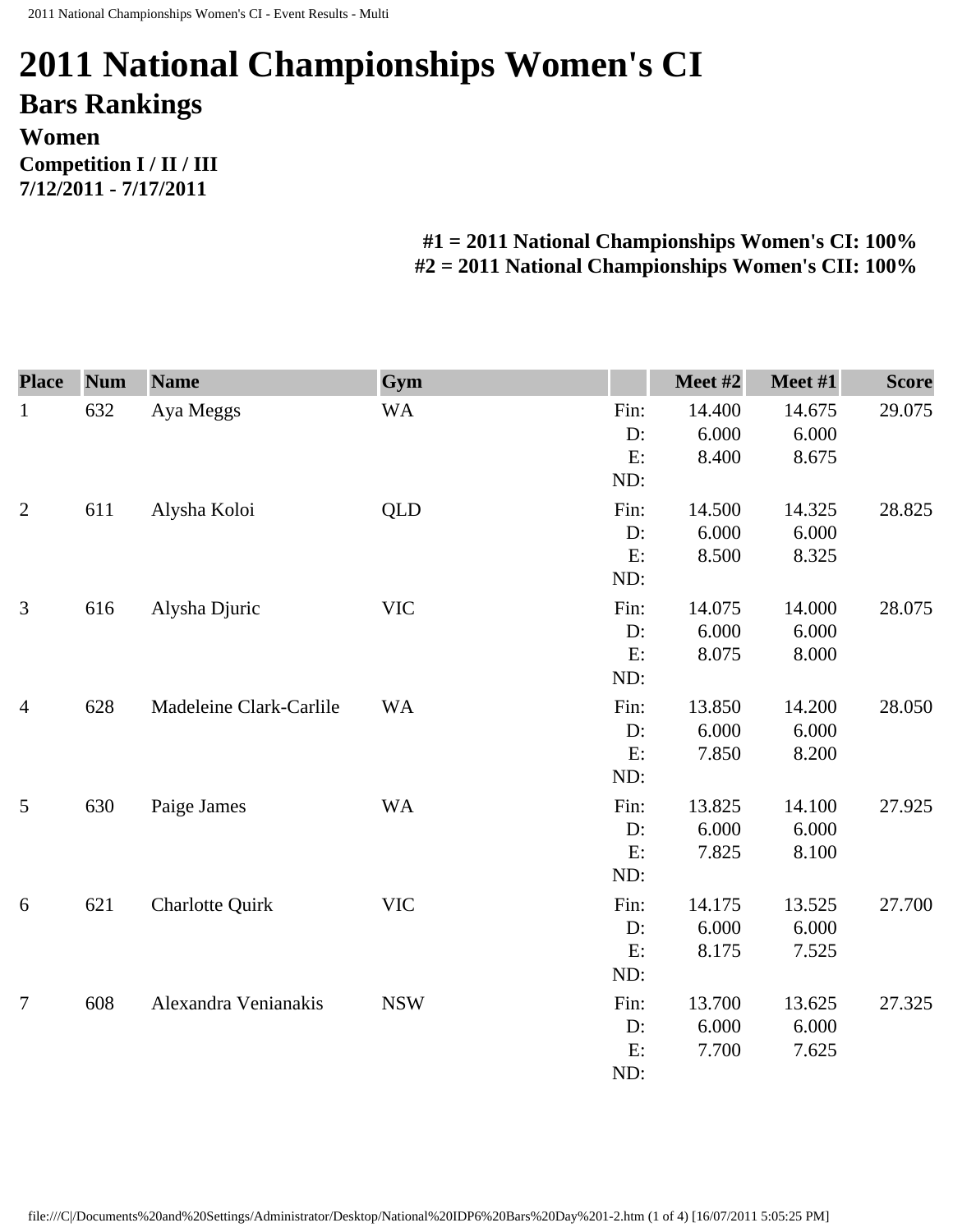2011 National Championships Women's CI - Event Results - Multi

| $8\,$ | 625 | Emily Whitehead         | <b>VIC</b> | Fin:<br>D:<br>E:<br>ND:    | 14.125<br>6.000<br>8.125 | 13.175<br>6.000<br>7.175 | 27.300 |
|-------|-----|-------------------------|------------|----------------------------|--------------------------|--------------------------|--------|
| 9     | 606 | Hannah Tam              | <b>NSW</b> | Fin:<br>$D$ :<br>E:<br>ND: | 13.950<br>6.000<br>7.950 | 13.225<br>6.000<br>7.225 | 27.175 |
| 10    | 612 | <b>Brittnee Mcgrath</b> | <b>QLD</b> | Fin:<br>D:<br>E:<br>ND:    | 12.850<br>6.000<br>6.850 | 13.875<br>6.000<br>7.875 | 26.725 |
| 11    | 610 | <b>Holly Cushing</b>    | <b>QLD</b> | Fin:<br>D:<br>E:<br>ND:    | 13.400<br>6.000<br>7.400 | 13.175<br>6.000<br>7.175 | 26.575 |
| 12    | 624 | Loren Stojcevski        | <b>VIC</b> | Fin:<br>D:<br>E:<br>ND:    | 13.325<br>6.000<br>7.325 | 13.200<br>6.000<br>7.200 | 26.525 |
| 13    | 629 | Yasmin Collier          | <b>WA</b>  | Fin:<br>D:<br>E:<br>ND:    | 13.375<br>6.000<br>7.375 | 12.950<br>6.000<br>6.950 | 26.325 |
| 14    | 604 | <b>Shannon Farrell</b>  | <b>NSW</b> | Fin:<br>D:<br>E:<br>ND:    | 13.475<br>6.000<br>7.475 | 12.650<br>6.000<br>6.650 | 26.125 |
| 15    | 623 | Jasmine Slade           | <b>VIC</b> | Fin:<br>D:<br>E:<br>ND:    | 12.675<br>5.400<br>7.275 | 13.425<br>6.000<br>7.425 | 26.100 |
| 16    | 627 | Keeley Austin           | <b>WA</b>  | Fin:<br>D:<br>E:<br>ND:    | 13.275<br>6.000<br>7.275 | 12.675<br>6.000<br>6.675 | 25.950 |
| 17    | 622 | Logan Sharrock          | <b>VIC</b> | Fin:<br>D:<br>E:<br>ND:    | 13.125<br>6.000<br>7.125 | 12.800<br>6.000<br>6.800 | 25.925 |
| 18    | 631 | Paige Meckenstock       | <b>WA</b>  | Fin:<br>D:<br>E:<br>ND:    | 12.300<br>6.000<br>6.300 | 13.400<br>6.000<br>7.400 | 25.700 |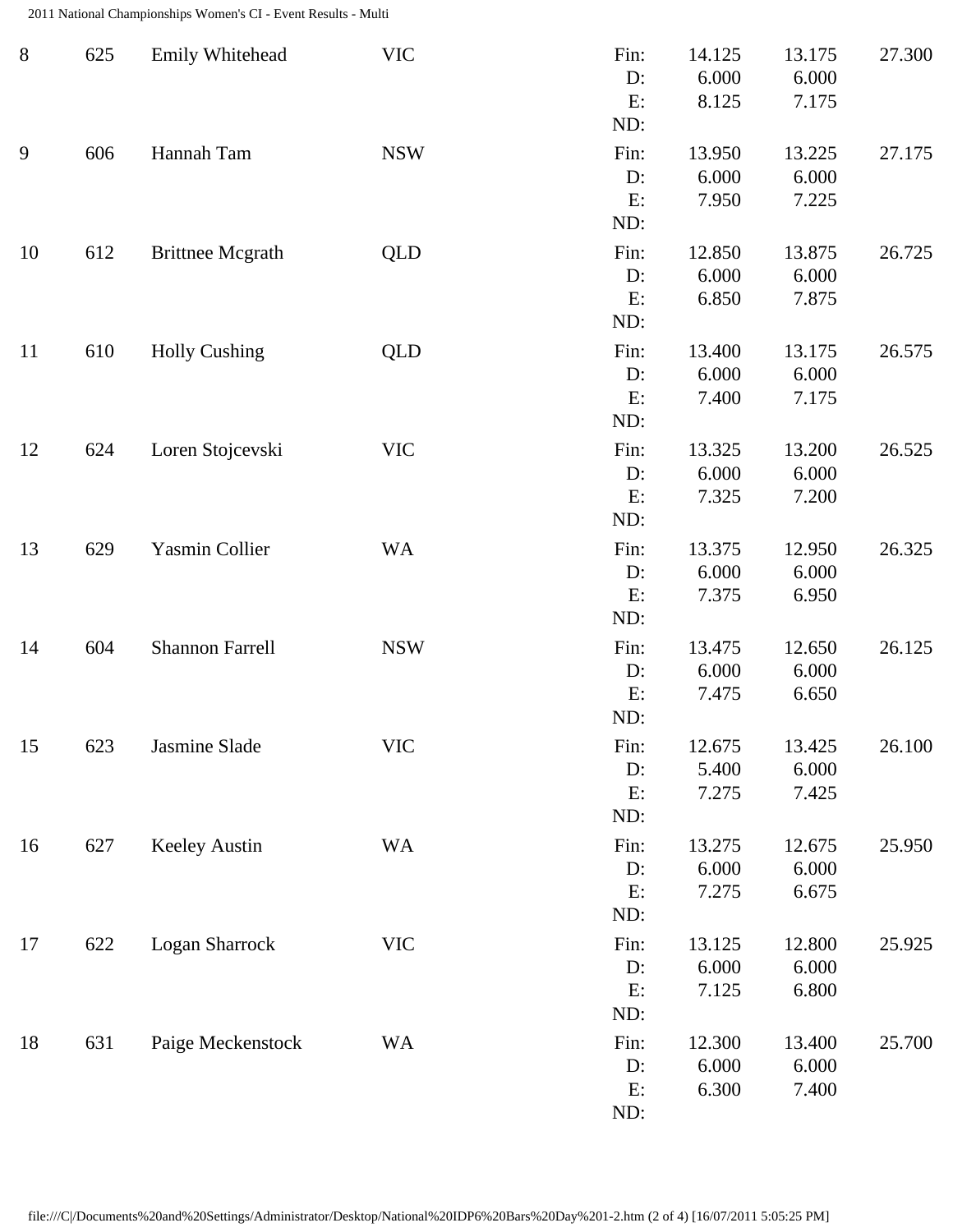2011 National Championships Women's CI - Event Results - Multi

| 19 | 619 | Aleisha Mckay          | <b>VIC</b> | Fin:<br>D:<br>E:<br>ND:    | 12.800<br>6.000<br>6.800 | 12.750<br>6.000<br>6.750 | 25.550 |
|----|-----|------------------------|------------|----------------------------|--------------------------|--------------------------|--------|
| 20 | 605 | Jaid Otrupcek          | <b>NSW</b> | Fin:<br>D:<br>E:<br>ND:    | 13.275<br>6.000<br>7.275 | 12.250<br>6.000<br>6.250 | 25.525 |
| 21 | 601 | Tarni Basalo           | <b>NSW</b> | Fin:<br>D:<br>E:<br>ND:    | 13.075<br>6.000<br>7.075 | 12.275<br>6.000<br>6.275 | 25.350 |
| 22 | 617 | Mikayla George         | <b>VIC</b> | Fin:<br>D:<br>E:<br>ND:    | 12.750<br>6.000<br>6.750 | 12.275<br>6.000<br>6.275 | 25.025 |
| 23 | 609 | Fiona Wallace          | <b>NSW</b> | Fin:<br>D:<br>E:<br>ND:    | 12.475<br>5.400<br>7.075 | 11.875<br>5.400<br>6.475 | 24.350 |
| 24 | 614 | Savannah Crompton      | <b>SA</b>  | Fin:<br>D:<br>E:<br>ND:    | 11.100<br>6.000<br>5.100 | 11.750<br>6.000<br>5.750 | 22.850 |
| 25 | 607 | Carissa Uno            | <b>NSW</b> | Fin:<br>D:<br>E:<br>ND:    | 12.825<br>6.000<br>6.825 | 9.750<br>6.000<br>3.750  | 22.575 |
| 26 | 603 | Kayleigh Falconer      | <b>NSW</b> | Fin:<br>D:<br>E:<br>ND:    | 13.175<br>6.000<br>7.175 | 9.350<br>6.000<br>3.350  | 22.525 |
| 27 | 613 | Emily Messori          | <b>QLD</b> | Fin:<br>$D$ :<br>E:<br>ND: | 9.650<br>4.400<br>5.250  | 12.025<br>4.400<br>7.625 | 21.675 |
| 28 | 620 | <b>Lauren Pengelly</b> | <b>VIC</b> | Fin:<br>D:<br>E:<br>ND:    | 11.850<br>6.000<br>5.850 | 8.550<br>5.400<br>3.150  | 20.400 |
| 29 | 615 | Kendall Krooglik       | <b>SA</b>  | Fin:<br>D:<br>E:<br>ND:    | 10.875<br>4.400<br>6.475 | 9.400<br>3.800<br>5.600  | 20.275 |